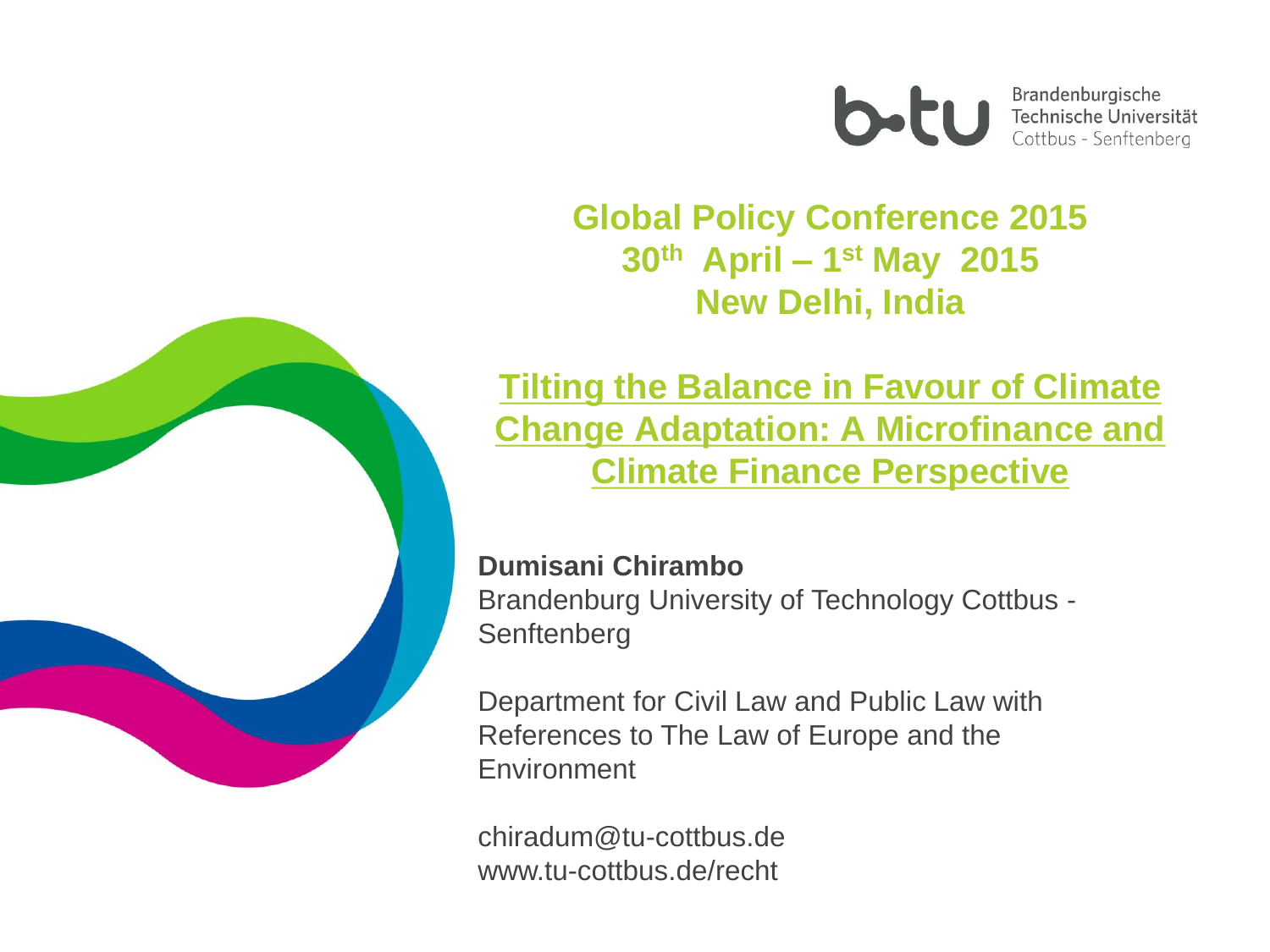### **CONTENTS**



- 1. Climate Change Adaptation Challenges
- 2. Failure to Adapt is Not Optional
- 3. Adaptation Types
- 4. Adapting Business Models
- 5. A Microfinance Framework for Adaptation
- 6. Concluding Remarks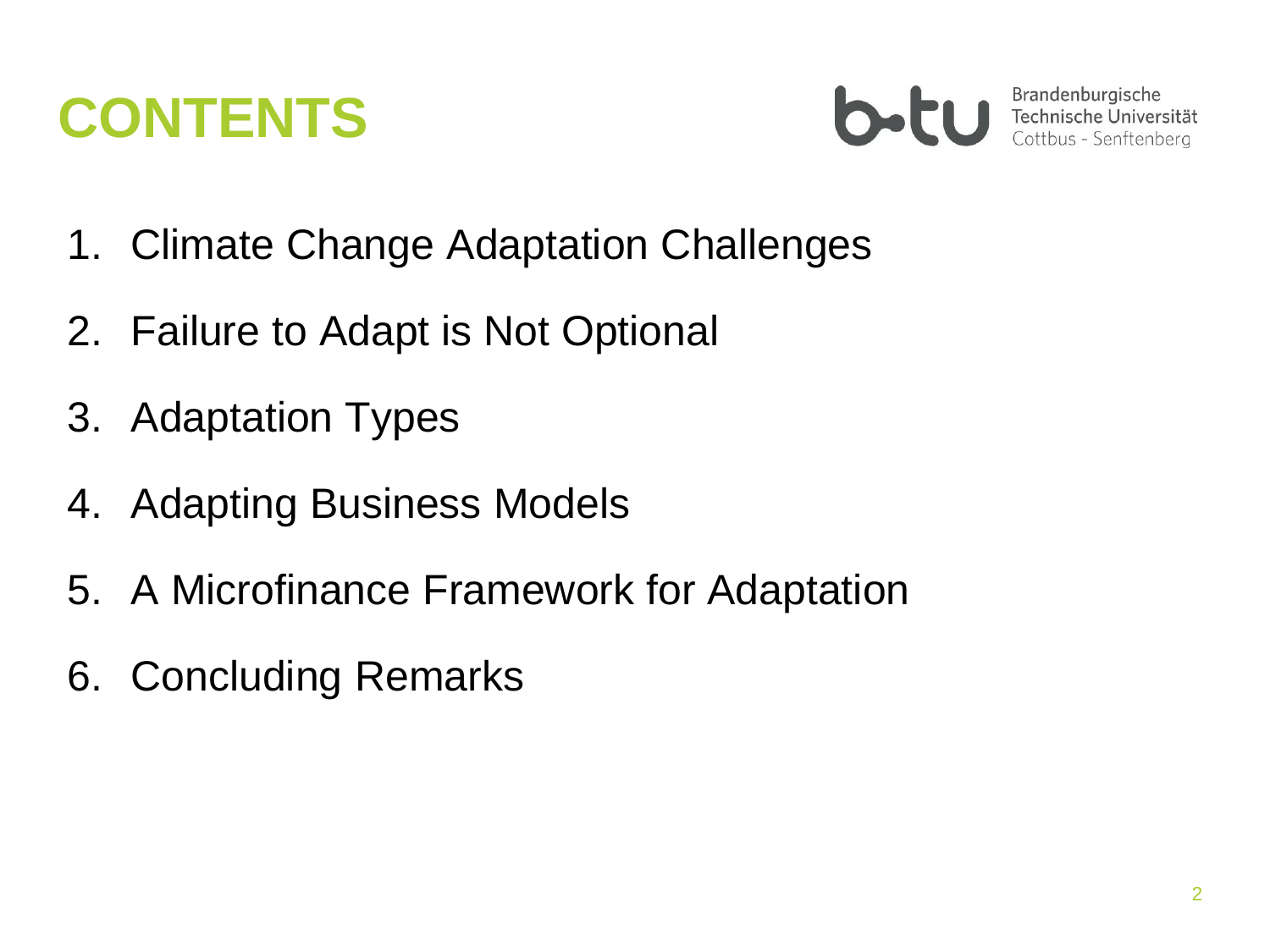#### **Climate Change Adaptation**  Brandenburgische b.H Technische Universität Cottbus - Senftenberg **Challenges**

Climate change adaptation must be addressed with the same priority as mitigation, but

- 91% of climate finance flows are for mitigation efforts,  $7\%$ for adaptation efforts and 2% for activities with both mitigation and adaptation objectives (Buchner et al 2014).
- Sub-Saharan Africa's contribution to global GHG emissions in 2040 projected to be only 3% (Leopold 2014).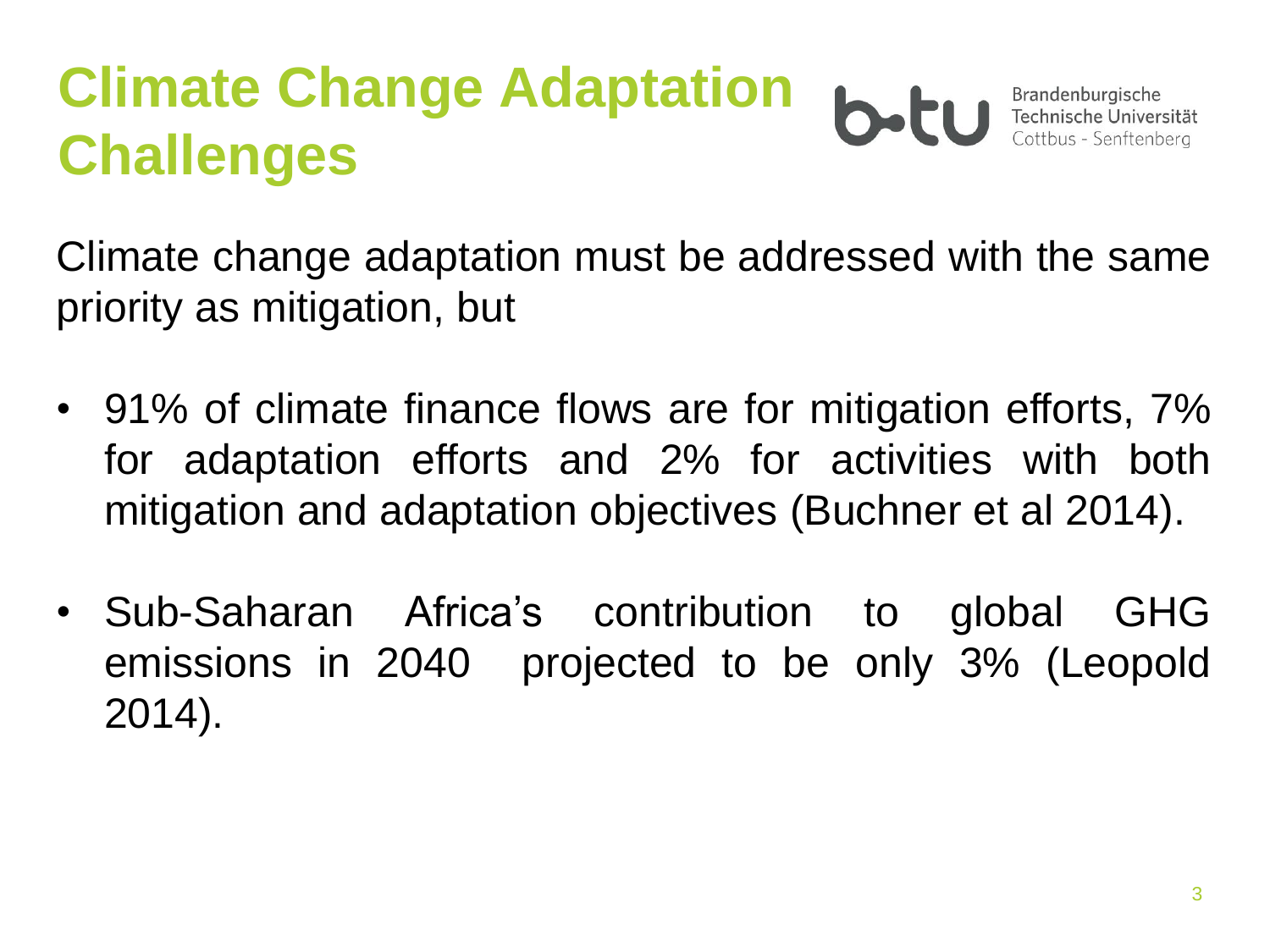#### **Climate Change Adaptation**  Brandenburgische b.H Technische Universität Cottbus - Senftenberg **Challenges**

Climate change adaptation must be addressed with the same priority as mitigation, but

- A lack of adaptation finance credits (carbon credits) to encourage/incentivise private sector stakeholders (Abadie et al 2012).
- Almost three-quarters of climate finance flows are invested with the expectation of earning commercial returns (Buchner et al 2014).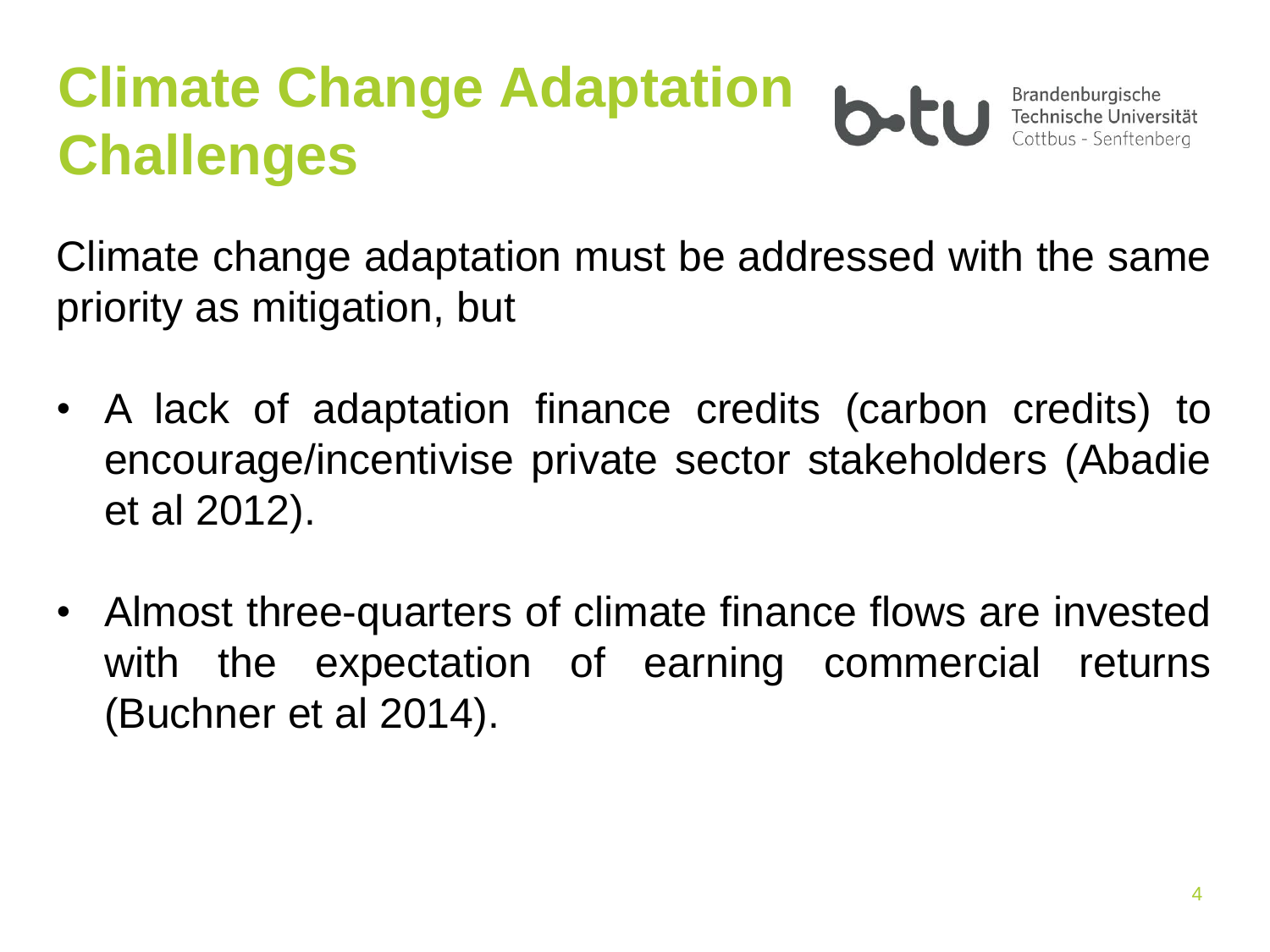## **Failure to Adapt is Not Optional**

- In Sub-Saharan Africa people living below the poverty line rose from 290 million in 1990 to 376 million (1999) and 414 million (2010).
- The continent's share of the global poverty also rose from 15 percent in 1990 to 34 percent in 2010 (UNECA 2014).



Brandenburgische Technische Universität Cottbus - Senftenberg



Source: Wikimedia, 2008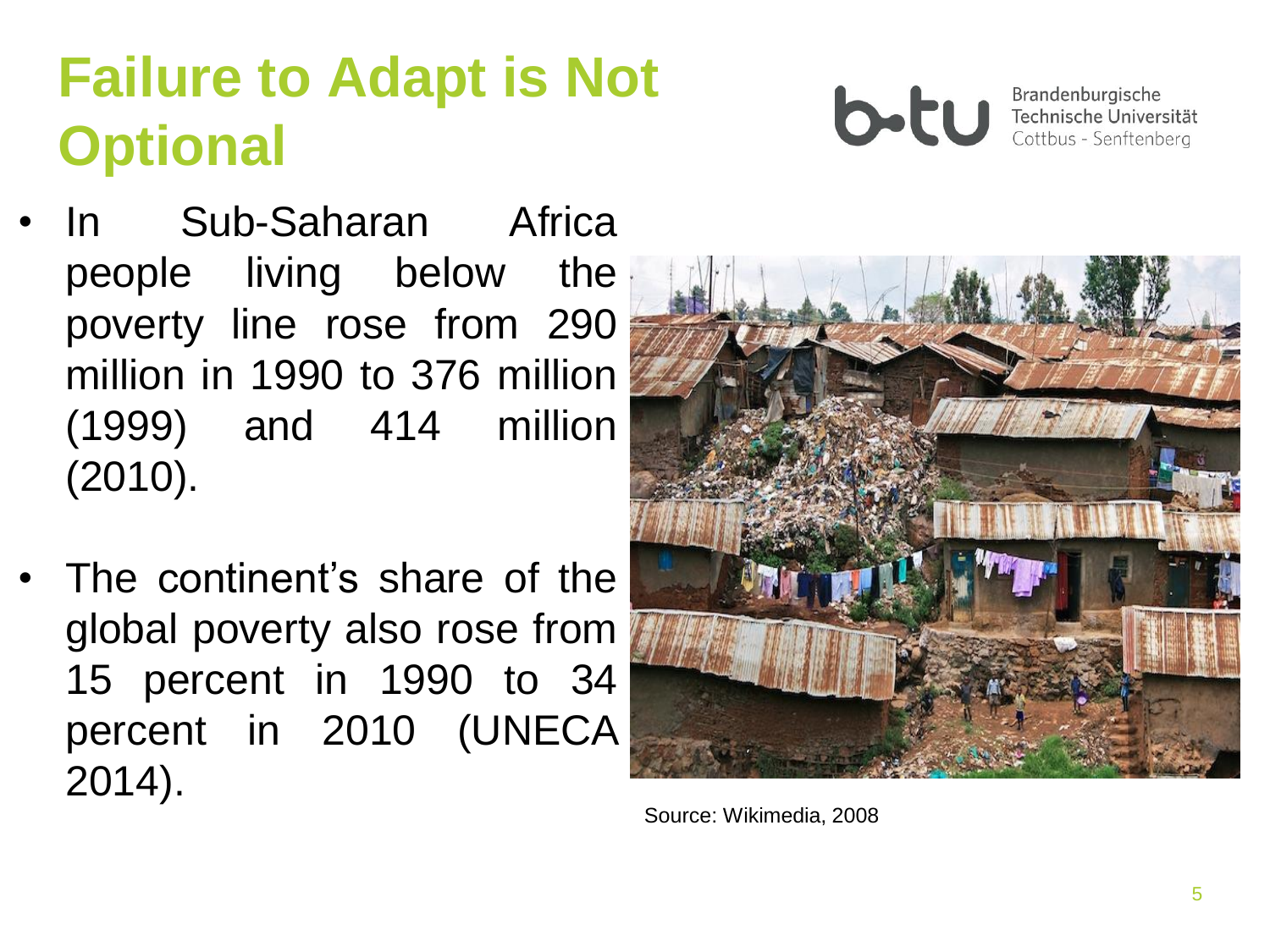## **Failure to Adapt is Not Optional**



• Asset accumulation affected by recurrent droughts, use of unsustainable technologies and overdependence on rain $fed$  agriculture = households prevented from escaping poverty and non-poor households brought into poverty.



Source: Oxfam, 2013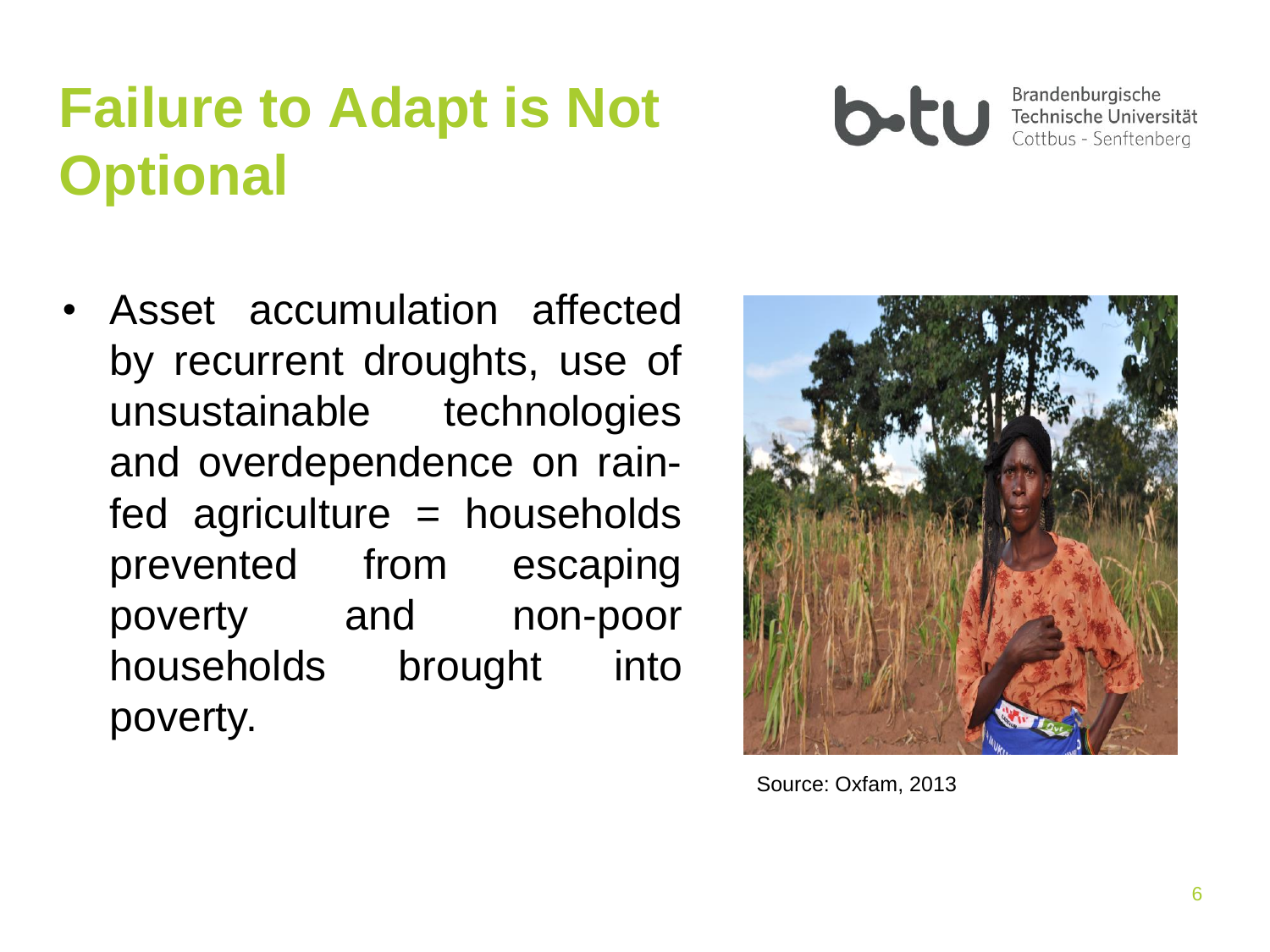## **Adaptation Types**



Brandenburgische Technische Universität Cottbus - Senftenberg

Can include a wide range of behavioural adjustments that households and institutions make (including practices, processes, legislation, regulations and incentives) to mandate or facilitate changes in socio-economic systems, aimed at reducing vulnerability to climatic variability and change (Eriksen et al 2011).

- Mixed farming, planting drought resistant crop varieties, practicing irrigation, etc.
- Promoting new technologies, business models and financial innovations.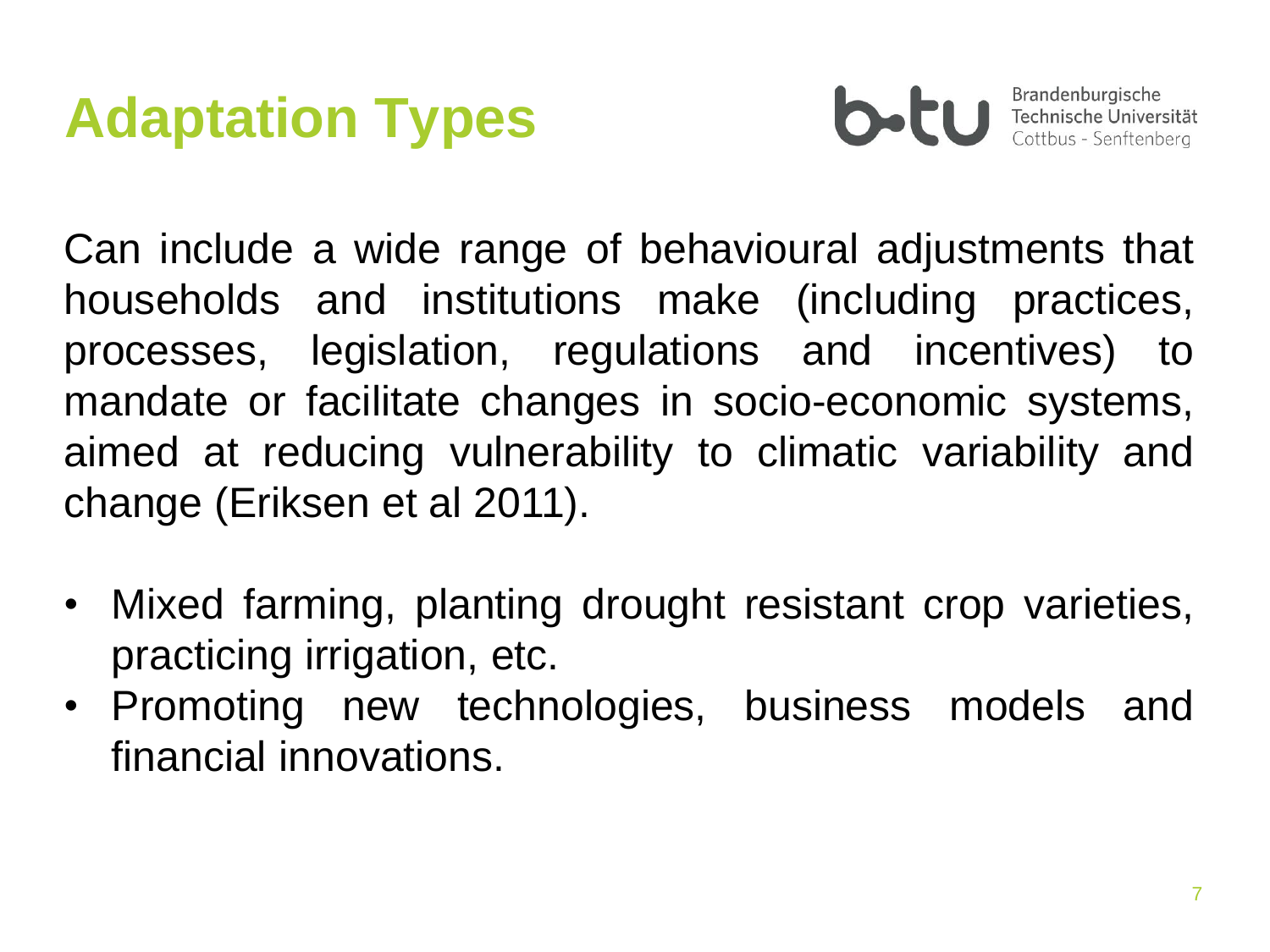# **We Need Institutional Adaptation**



- Falling levels of Official Development Assistance.
- Non-inclusive growth/jobless growth.
- African migrants have the potential to provide more than \$100 billion a year to help develop Africa and an estimated \$50 billion in diaspora savings that could be leveraged for low-cost project finance (Arezki and Brückner, 2012).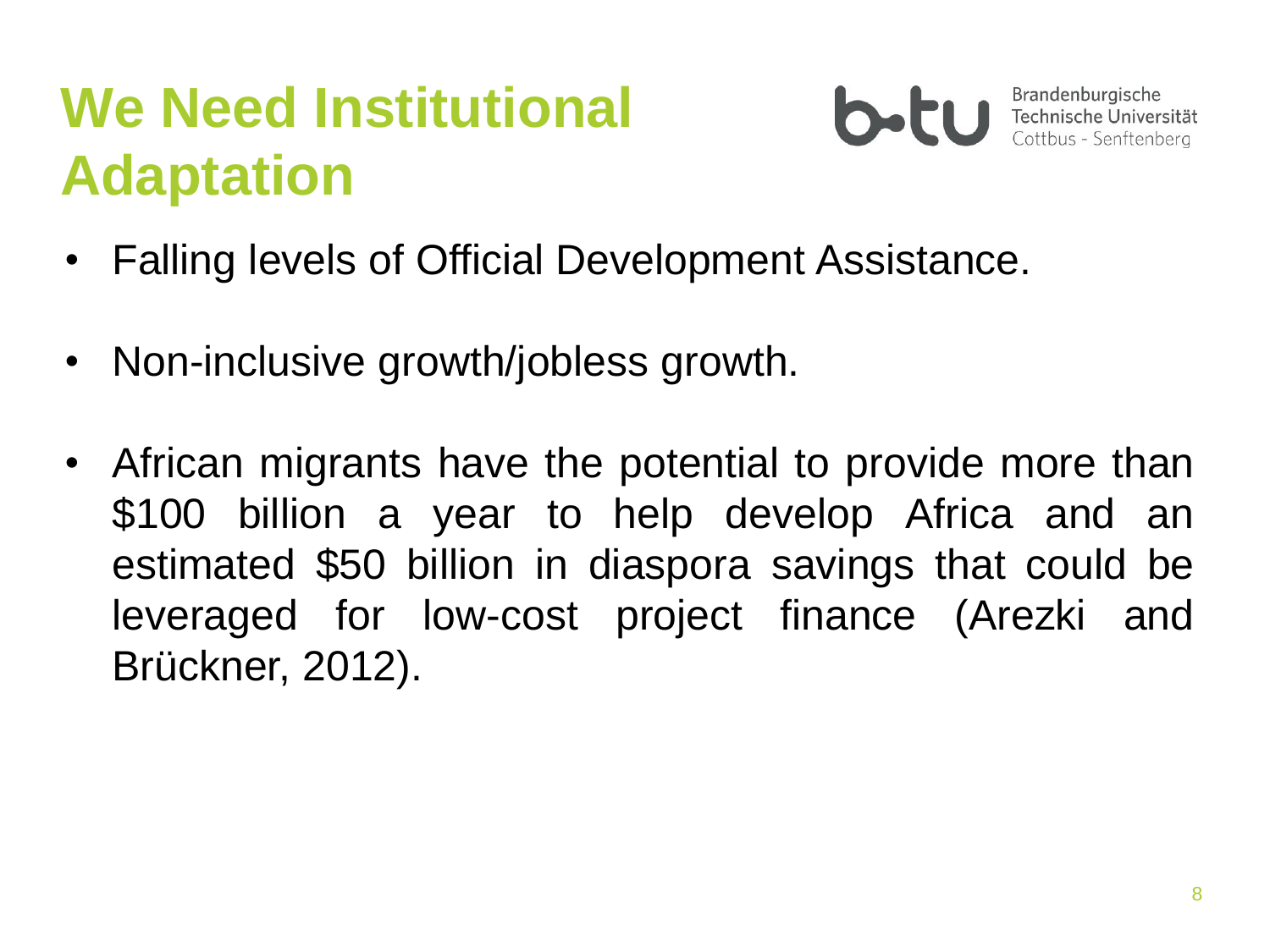# **A Microfinance Framework for Adaptation**



Brandenburgische Technische Universität Cottbus - Senftenberg

- **Concessional** loans.
- Poverty and climate change issues to be addressed simultaneously.

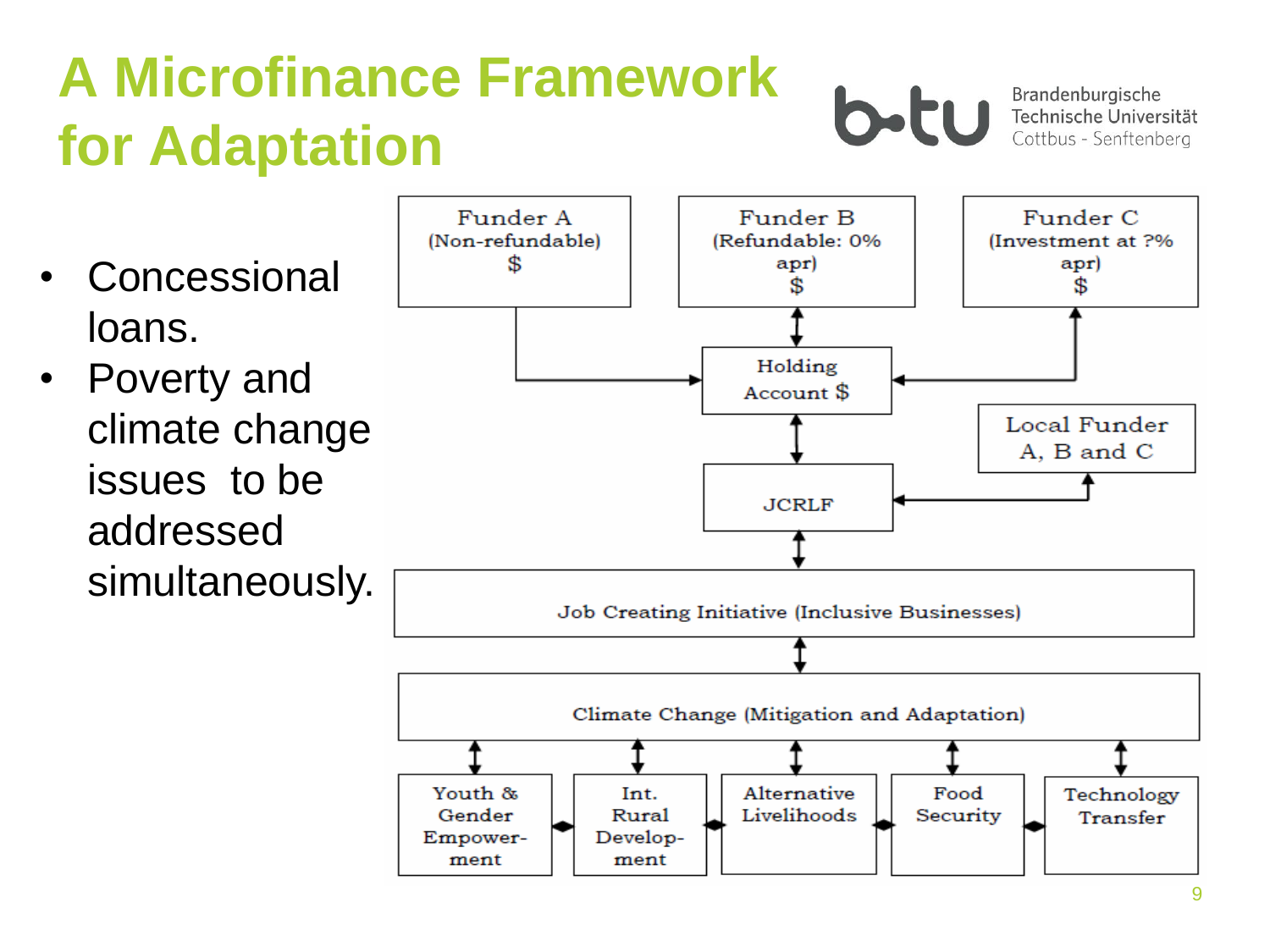### **Concluding Remarks**



Brandenburgische Technische Universität Cottbus - Senftenberg

Remittance charges to and within Africa are almost double the global average hence if lowered to reach the world average levels and the 5% G8 target, remittance transfers would increase by \$1.8 billion annually (Watkins and Quattri, 2014).

- Domestic actors to find country specific interventions.
- Adaptation actions can also bring commercial returns.
- Financial deepening and inclusion can support adaptation by allowing excluded people to engage in incomegenerating activities, and manage risks associated with their livelihoods.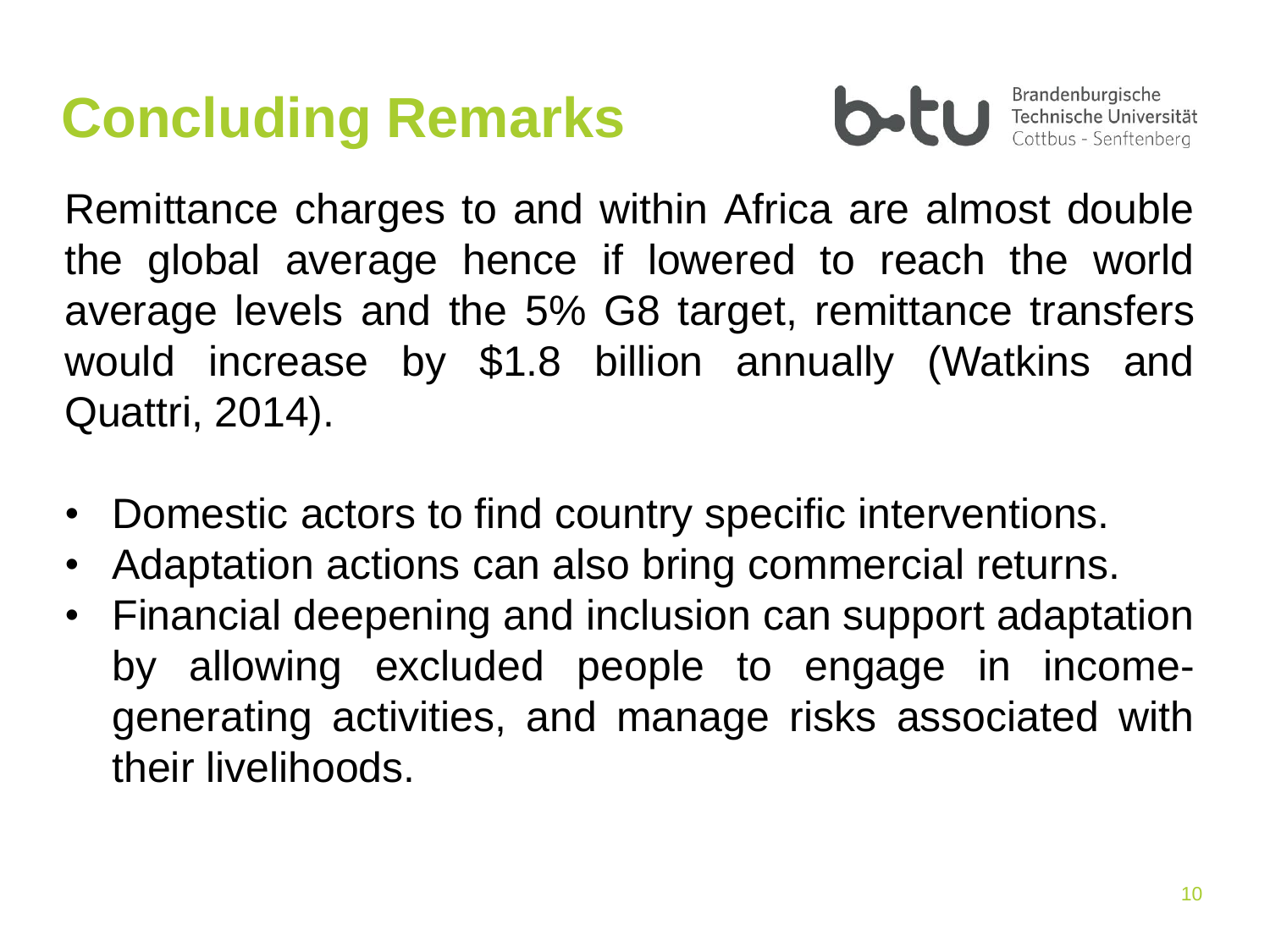#### **Thank you very much for your attention!!!**